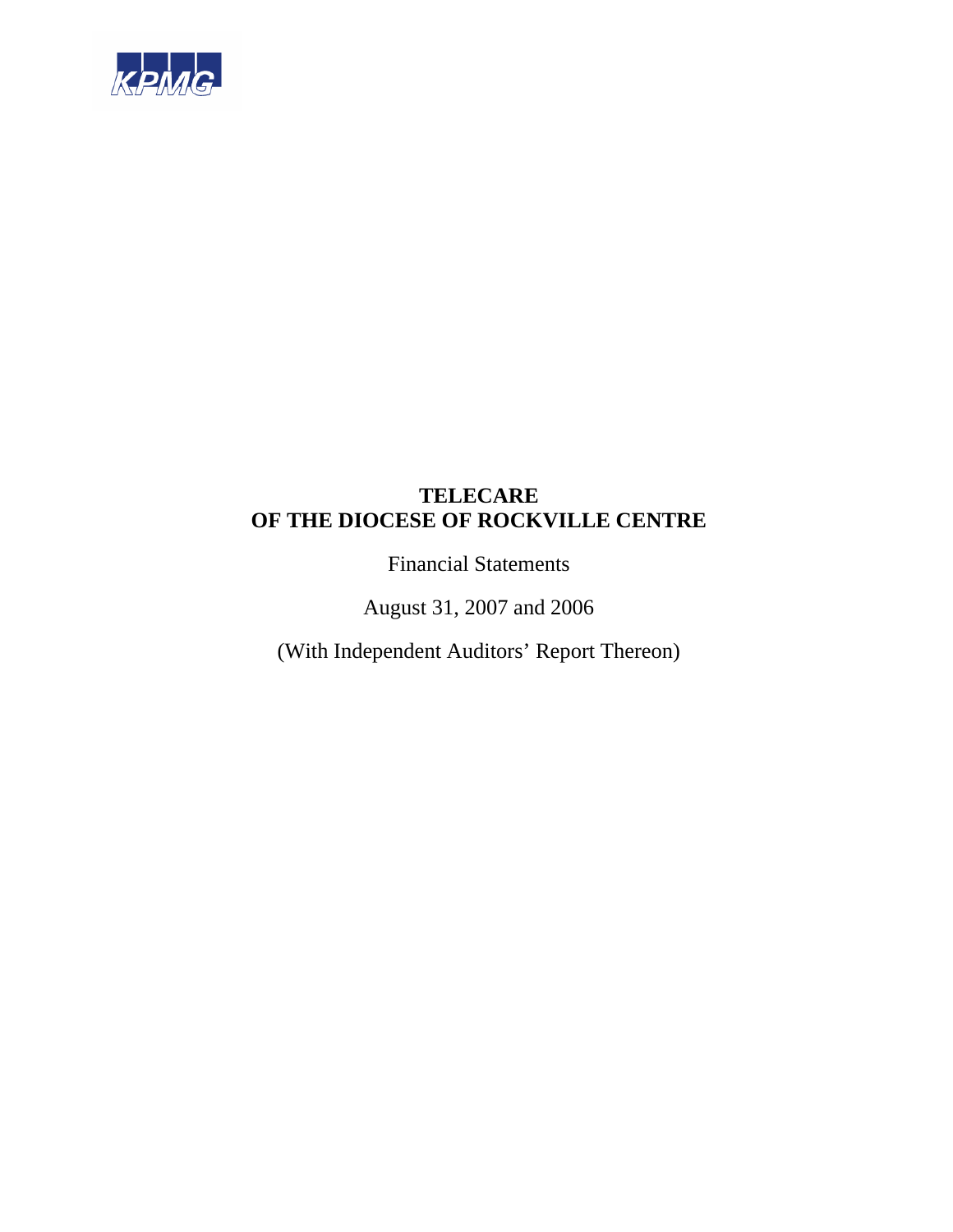

**KPMG IIP** 345 Park Avenue New York, NY 10154

## **Independent Auditors' Report**

The Most Reverend William F. Murphy, S.T.D., L.H.D., Bishop of the Roman Catholic Diocese of Rockville Centre:

We have audited the accompanying statements of financial position of Telecare of the Diocese of Rockville Centre (Telecare) as of August 31, 2007 and 2006, and the related statements of activities and cash flows for the years then ended. These financial statements are the responsibility of Telecare's management. Our responsibility is to express an opinion on these financial statements based on our audits.

We conducted our audits in accordance with auditing standards generally accepted in the United States of America. Those standards require that we plan and perform the audit to obtain reasonable assurance about whether the financial statements are free of material misstatement. An audit includes consideration of internal control over financial reporting as a basis for designing audit procedures that are appropriate in the circumstances, but not for the purpose of expressing an opinion on the effectiveness of Telecare's internal control over financial reporting. Accordingly, we express no such opinion. An audit also includes examining, on a test basis, evidence supporting the amounts and disclosures in the financial statements, assessing the accounting principles used and significant estimates made by management, as well as evaluating the overall financial statement presentation. We believe that our audits provide a reasonable basis for our opinion.

In our opinion, the financial statements referred to above present fairly, in all material respects, the financial position of Telecare of the Diocese of Rockville Centre as of August 31, 2007 and 2006, and the changes in its net assets and its cash flows for the years then ended in conformity with U.S. generally accepted accounting principles.

KPMG LLP

March 17, 2008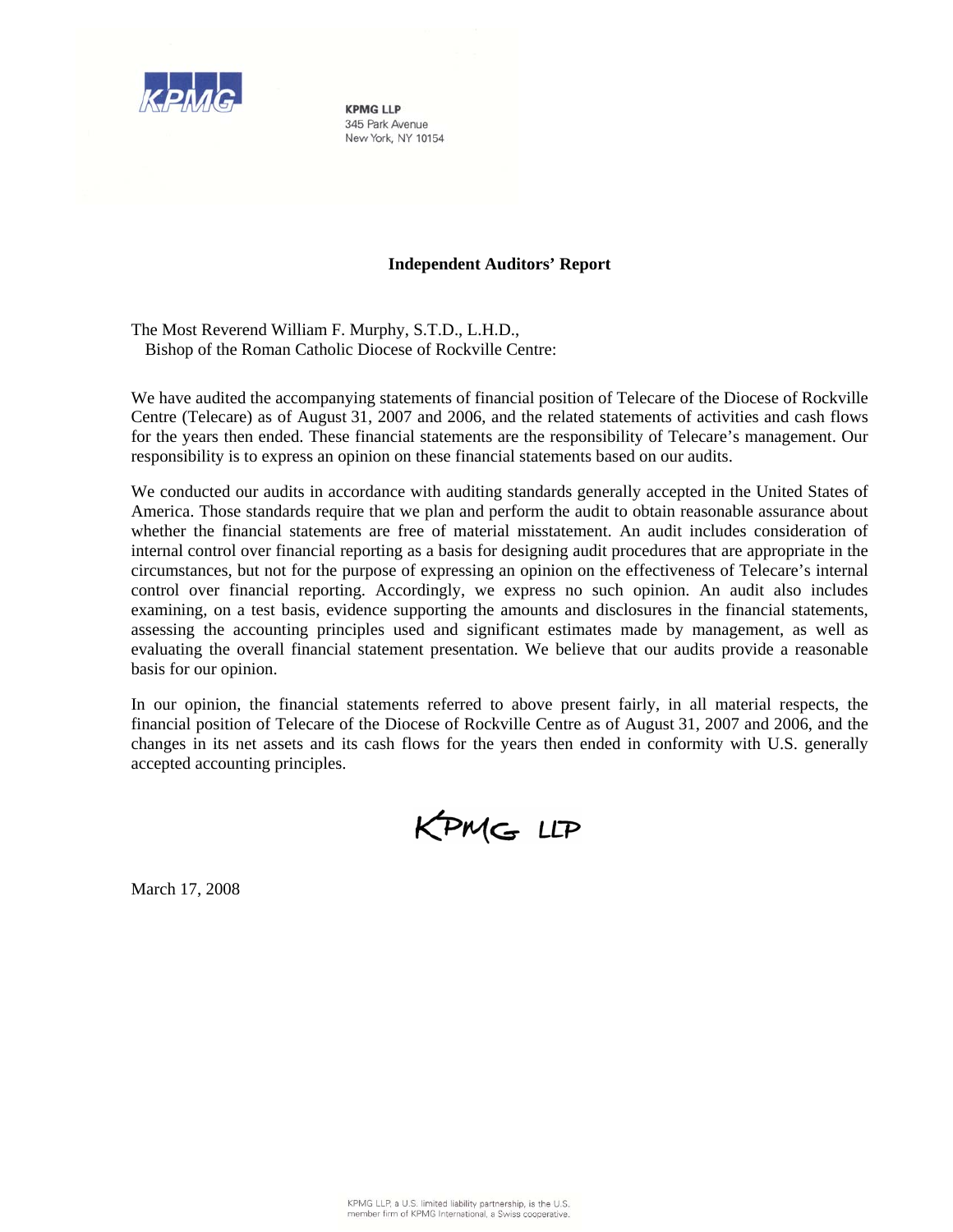## Statements of Financial Position

## August 31, 2007 and 2006

| <b>Assets</b>                                                                                              |    | 2007      | 2006      |
|------------------------------------------------------------------------------------------------------------|----|-----------|-----------|
| Cash and cash equivalents                                                                                  | \$ | 4,737     |           |
| Due from other Diocesan Organizations (note 7)                                                             |    | 115,000   |           |
| Accounts receivable, net of allowance for doubtful accounts<br>of $$176,000$ and $$154,000$ , respectively |    | 71,647    | 13,752    |
| Prepaid expenses and other assets                                                                          |    | 64,783    | 30,456    |
| Furniture, equipment and building improvements, net (note 4)                                               |    | 853,555   | 1,029,610 |
| Total assets                                                                                               | S  | 1,109,722 | 1,073,818 |
| <b>Liabilities and Net Assets</b>                                                                          |    |           |           |
| Liabilities:                                                                                               |    |           |           |
| Accounts payable and accrued expenses                                                                      | \$ | 219,608   | 263,107   |
| Due to other Diocesan Organizations (note 7)                                                               |    | 148,696   |           |
| Deferred revenue (note 6)                                                                                  |    |           | 96,177    |
| Total liabilities                                                                                          |    | 368,304   | 359,284   |
| Net assets – unrestricted                                                                                  |    | 741,418   | 714,534   |
| Total liabilities and net assets                                                                           |    | 1,109,722 | 1,073,818 |

See accompanying notes to financial statements.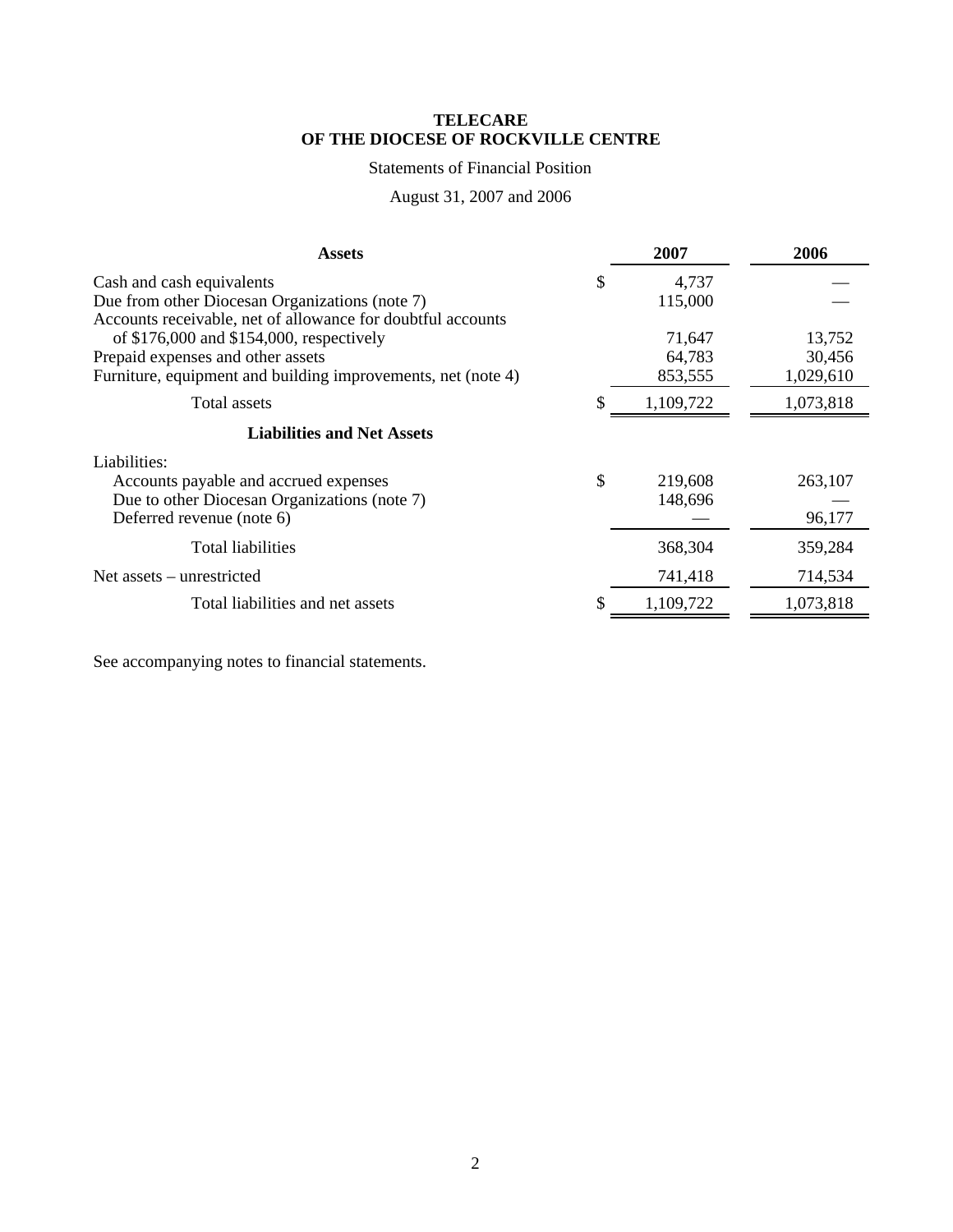## Statements of Activities

## Years ended August 31, 2007 and 2006

|                                                  | 2007          | 2006        |
|--------------------------------------------------|---------------|-------------|
| Revenues:                                        |               |             |
| Special events revenue, net of expenses (note 5) | \$<br>537,209 | 486,106     |
| Rental of transmitter facilities (note 6)        | 610,461       | 502,118     |
| Sponsorship revenue                              | 629,809       | 653,750     |
| Contributed services (note 2)                    | 154,334       | 216,916     |
| Television services                              | 73,518        | 52,315      |
| Contributions                                    | 37,760        | 18,142      |
| Bishop's grant (note 7)                          | 50,416        |             |
| Miscellaneous                                    | 6,910         | 9,079       |
| Total revenues                                   | 2,100,417     | 1,938,426   |
| Expenses:                                        |               |             |
| Technical, engineering and production            | 2,879,403     | 3,192,109   |
| General and administrative                       | 923,191       | 1,055,202   |
| Total expenses                                   | 3,802,594     | 4,247,311   |
| Decrease in net assets before subsidy from the   |               |             |
| Diocese of Rockville Centre                      | (1,702,177)   | (2,308,885) |
| Diocese of Rockville Centre subsidy (note 7)     | 1,729,061     | 2,474,285   |
| Increase in net assets                           | 26,884        | 165,400     |
| Net assets at beginning of year                  | 714,534       | 549,134     |
| Net assets at end of year                        | 741,418       | 714,534     |

See accompanying notes to financial statements.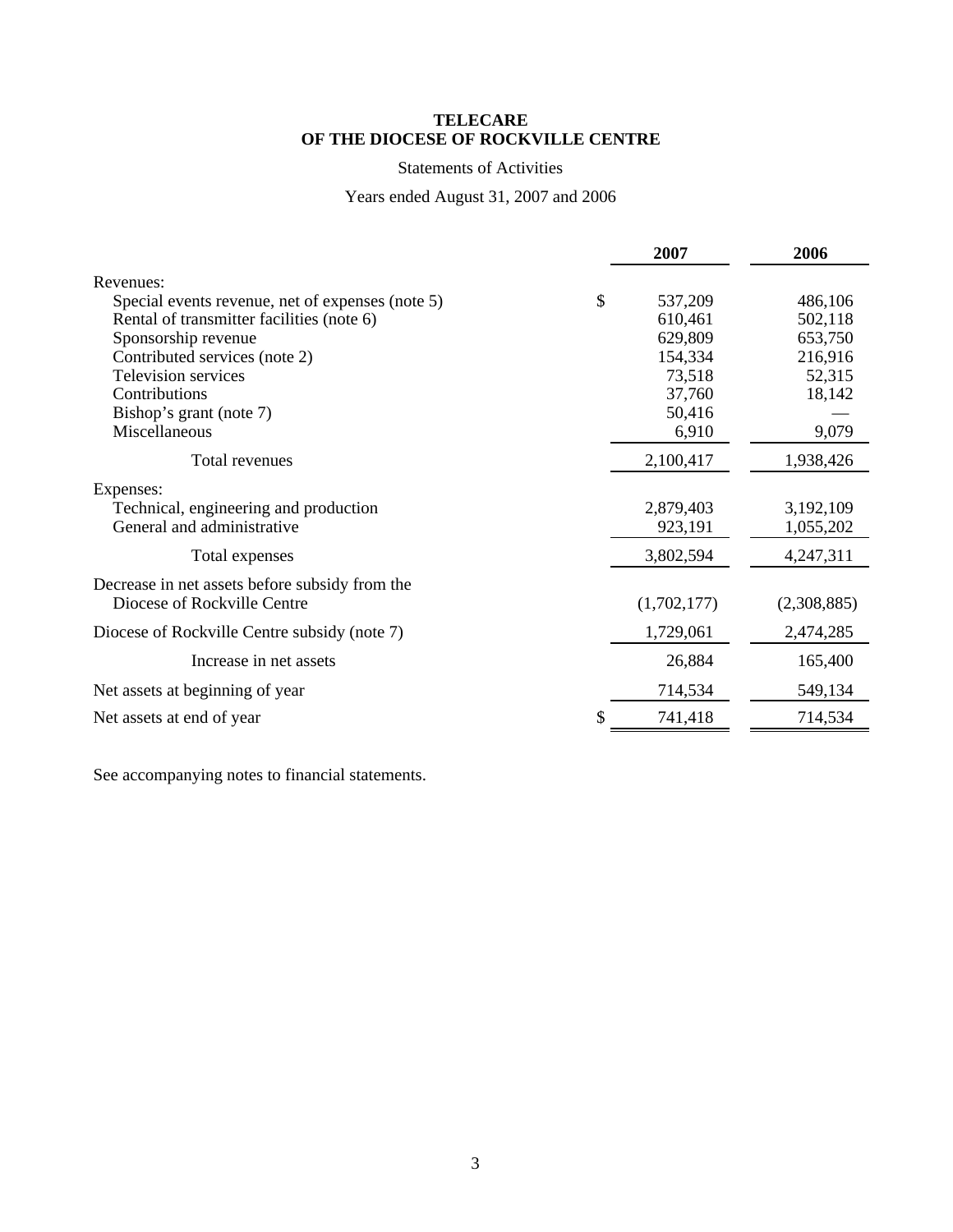## Statements of Cash Flows

## Years ended August 31, 2007 and 2006

|                                                                        | 2007         | 2006       |
|------------------------------------------------------------------------|--------------|------------|
| Cash flows from operating activities:                                  |              |            |
| Increase in net assets                                                 | \$<br>26,884 | 165,400    |
| Adjustments to reconcile (decrease) increase in net assets to net cash |              |            |
| (used in) provided by operating activities:                            |              |            |
| Forgiveness of loan from Diocesan Deposit and Loan                     |              |            |
| Account                                                                |              | (469, 269) |
| Depreciation                                                           | 301,751      | 354,203    |
| Bad debt expense                                                       | 22,000       | 33,297     |
| Increase in due from other Diocesan Organizations                      | (115,000)    |            |
| (Increase) decrease in accounts receivable                             | (79, 895)    | 119,164    |
| Increase in prepaid expenses and other assets                          | (34, 327)    | (23,994)   |
| (Decrease) increase in accounts payable and accrued expenses           | (43, 499)    | 58,297     |
| Decrease in deferred revenue                                           | (96, 177)    | (33, 406)  |
| Net cash (used in) provided by operating activities                    | (18, 263)    | 203,692    |
| Cash flows from investing activities:                                  |              |            |
| Purchases of furniture, equipment and building improvements            | (125, 696)   | (85,077)   |
| Net cash used in investing activities                                  | (125, 696)   | (85,077)   |
|                                                                        |              |            |
| Cash flows from financing activities:                                  |              |            |
| Reduction of obligations under capital lease                           |              | (558)      |
| Proceeds (repayment) of loan from Diocesan Deposit and Loan Account    | 148,696      | (252, 291) |
| Increase in accounts payable and accrued expenses due to               |              |            |
| bank overdraft                                                         |              | 26,037     |
| Net cash provided by (used in) financing activities                    | 148,696      | (226, 812) |
| Net increase (decrease) in cash and cash equivalents                   | 4,737        | (108, 197) |
| Cash and cash equivalents at beginning of year                         |              | 108,197    |
| Cash and cash equivalents at end of year                               | \$<br>4,737  |            |
|                                                                        |              |            |

See accompanying notes to financial statements.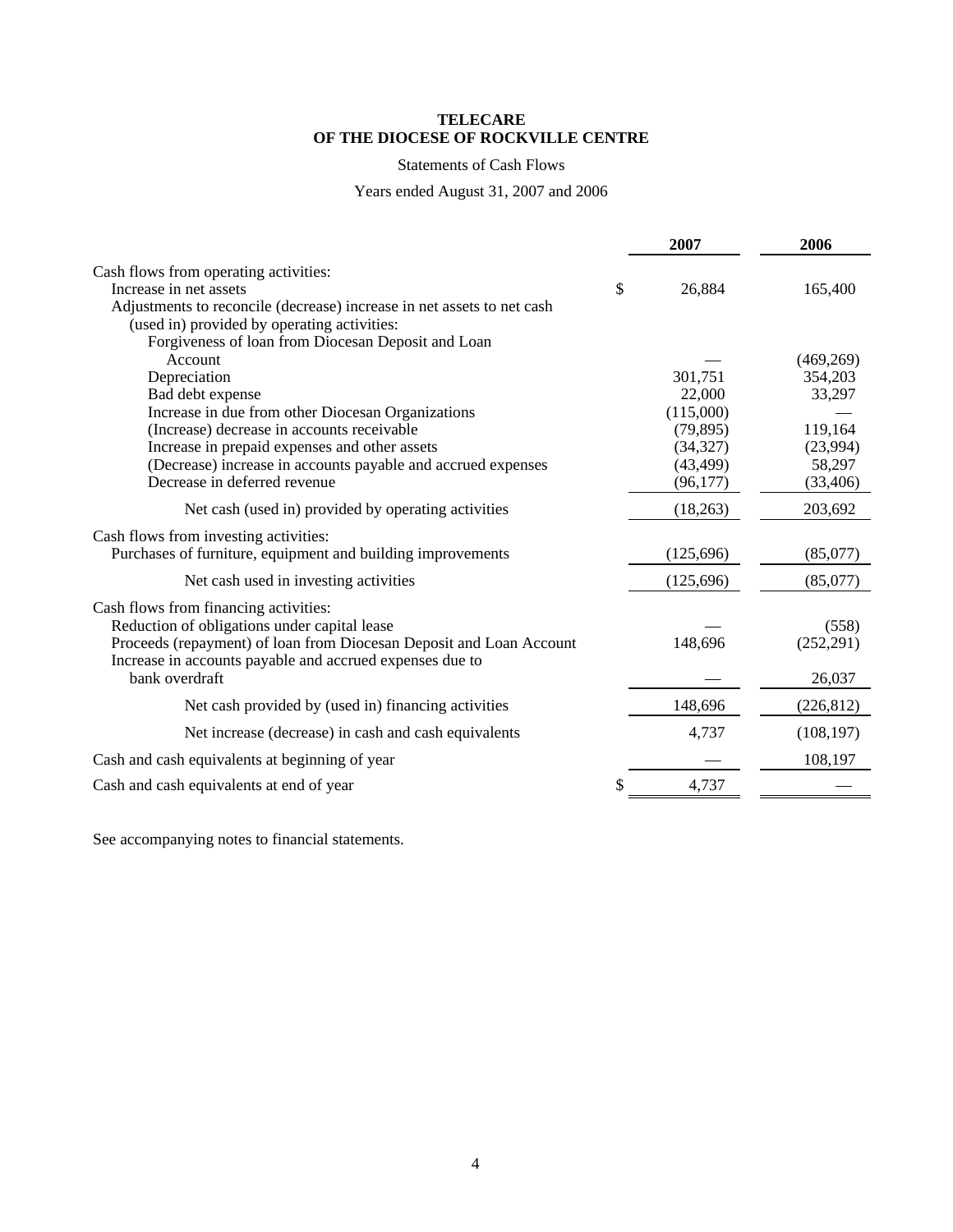Notes to Financial Statements

August 31, 2007 and 2006

#### **(1) Organization**

Telecare of the Diocese of Rockville Centre (Telecare) operates the Diocesan television system, which broadcasts varied religious education, spiritual development and general instructional programming to schools, parishes and homes throughout the Roman Catholic Diocese of Rockville Centre (the Diocese).

Telecare is classified as a  $501(c)(3)$  organization and is exempt from Federal income taxes under section 501(a) of the Internal Revenue Code and a similar provision of the New York State income tax laws.

Telecare is economically dependent on the Diocese for continued financial support. The Diocese has agreed to continue providing financial support to Telecare at least through August 31, 2008.

## **(2) Summary of Significant Accounting Policies**

## *(a) Basis of Presentation*

The accompanying financial statements have been prepared in accordance with U.S. generally accepted accounting principles using the accrual basis of accounting. Accordingly, Telecare's financial statements distinguish between unrestricted, temporarily restricted and permanently restricted net assets, based upon the existence or absence of donor-imposed restrictions, as follows:

*Unrestricted net assets* – include amounts that have not been restricted by an outside donor and are therefore available for use in carrying out the general operations of Telecare.

*Temporarily restricted net assets* – include amounts that have been limited by donor-imposed stipulations that either expire with the passage of time or can be fulfilled and removed by the actions of Telecare pursuant to those stipulations.

*Permanently restricted net assets* – include amounts whereby donors have stipulated that the principal contributed be invested and maintained in perpetuity.

Telecare did not have any temporarily restricted or permanently restricted net assets as of and for the years ended August 31, 2007 and 2006.

#### *(b) Allowance for Doubtful Accounts*

Telecare determines its allowance for doubtful accounts based upon a formula applied to aged accounts, in addition to an assessment of the respective organization's financial condition.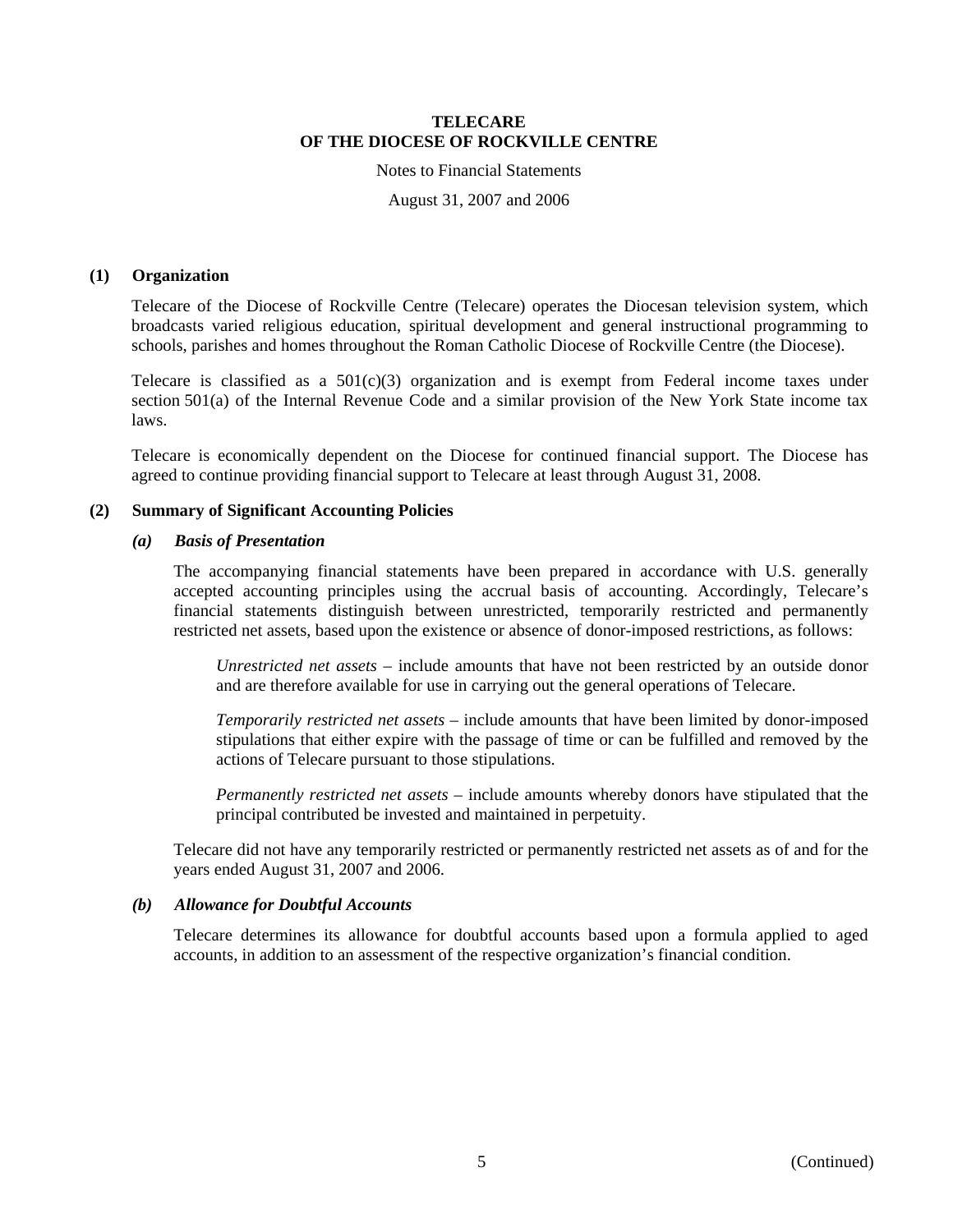Notes to Financial Statements

August 31, 2007 and 2006

## *(c) Furniture, Equipment and Building Improvements*

Furniture, equipment and building improvements are stated at cost at date of acquisition, or fair value at date of contribution, if donated. Depreciation is recorded on the straight-line basis over the estimated useful lives of the related assets, as follows:

| Building improvements:         |          |
|--------------------------------|----------|
| <b>Exterior improvements</b>   | 15 years |
| Interior improvements          | 10 years |
| Automobiles                    | 5 years  |
| Furniture and equipment        | 3 years  |
| Computer hardware and software | 3 years  |

The land, buildings and towers utilized by Telecare are owned by the Diocese. For the years ended August 31, 2007 and 2006, rental expense was \$299,061 and \$292,698, respectively.

In March 2005, the Financial Accounting Standards Board (FASB) issued FASB Intrepretation No. 47, *Accounting for Conditional Asset Retirement Obligations*. This interpretation requires entities to recognize a liability for the fair value of a legal obligation to perform an asset retirement activity, even though uncertainty exists about the timing and/or method of settlement, if and when the fair value of the liability can be reasonably estimated. The Diocese has recorded the asset retirement obligation pertaining to the building utilized by Telecare.

#### *(d) Contributed Services*

Support arising from contributed services of religious personnel has been recognized in the accompanying financial statements. The amounts recorded represent the difference between stipends and other amounts paid to or on behalf of the religious personnel and the comparable compensation, which would be paid to lay persons, if lay persons were to occupy these positions.

#### *(e) Functional Allocation of Expenses*

The costs of providing the various programs and other activities of Telecare have been summarized on a functional basis in the accompanying financial statements. Accordingly, certain costs have been allocated between the programmatic activities of technical, engineering and production and general and administrative expenses.

## *(f) Use of Estimates*

The preparation of financial statements in conformity with U.S. generally accepted accounting principles requires management to make estimates and assumptions that affect the reported amounts of assets and liabilities and disclosure of contingent assets and liabilities at the date of the financial statements and the reported amounts of revenues and expenses during the reporting period. Actual results could differ from those estimates.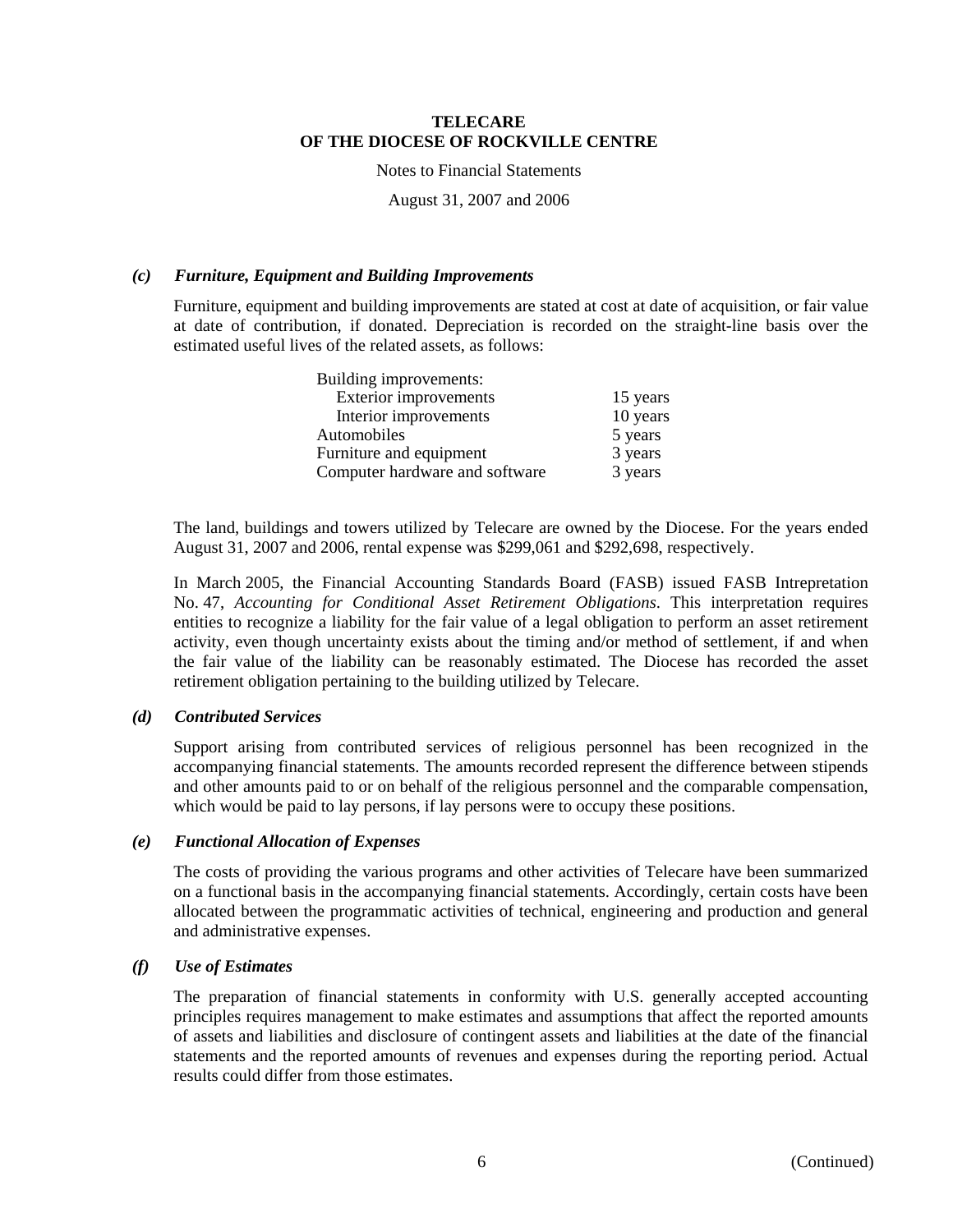## Notes to Financial Statements

August 31, 2007 and 2006

### **(3) Loan from Deposit and Loan Account**

In 2005, Telecare borrowed funds from the Deposit and Loan Account (DLA) of the Diocese of Rockville Centre Administrative Office, which were used for general operations. During 2006, the \$469,269 balance owed to the DLA was forgiven and reflected as part of the subsidy from the Diocese.

## **(4) Furniture, Equipment and Building Improvements**

At August 31, 2007 and 2006, furniture, equipment and building improvements, net, consisted of the following:

|                                          | 2007            | 2006        |
|------------------------------------------|-----------------|-------------|
| Studio and other technical equipment     | \$<br>2,883,274 | 2,785,895   |
| Building improvements                    | 1,824,321       | 1,802,093   |
| Studio furniture and fixtures            | 70,012          | 70,012      |
| Office furniture, fixtures and equipment | 317,240         | 311,151     |
| Automobiles                              | 77,074          | 77,074      |
| Total furniture, equipment and building  |                 |             |
| improvements                             | 5,171,921       | 5,046,225   |
| Less accumulated depreciation            | (4,318,366)     | (4,016,615) |
| Furniture, equipment and building        |                 |             |
| improvements, net                        | 853,555         | 1,029,610   |
|                                          |                 |             |

#### **(5) Special Events**

For the years ended August 31, 2007 and 2006, special events revenue and expenses arose from the following:

|                     |    | 2007            |                 |                    |
|---------------------|----|-----------------|-----------------|--------------------|
|                     |    | <b>Proceeds</b> | <b>Expenses</b> | <b>Net Revenue</b> |
| Annual Golf Classic | \$ | 253,312         | (116,837)       | 136,475            |
| Annual Telethon     |    | 252,928         | (1,402)         | 251,526            |
| Award Luncheon      |    | 181,793         | (32, 585)       | 149,208            |
|                     | S  | 688,033         | (150, 824)      | 537,209            |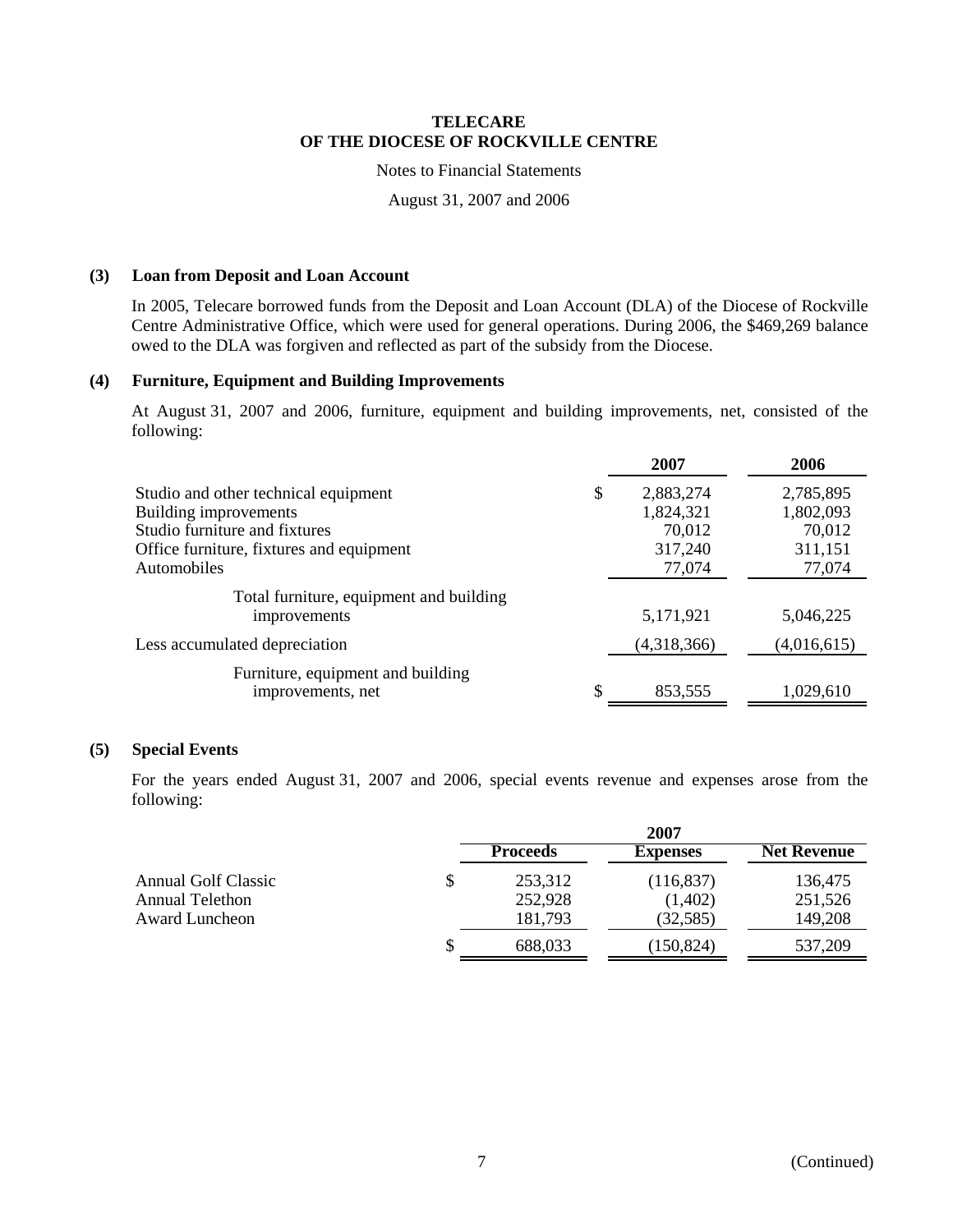Notes to Financial Statements

August 31, 2007 and 2006

|                     |    | 2006            |                 |                    |
|---------------------|----|-----------------|-----------------|--------------------|
|                     |    | <b>Proceeds</b> | <b>Expenses</b> | <b>Net Revenue</b> |
| Annual Golf Classic | \$ | 163,010         | (93, 286)       | 69,724             |
| Annual Telethon     |    | 233,979         | (15,679)        | 218,300            |
| Award Luncheon      |    | 235,604         | (37, 522)       | 198,082            |
|                     | S  | 632.593         | (146, 487)      | 486,106            |

## **(6) Rental of Transmitter Facilities**

Telecare leases the use of its transmitter facilities under various operating leases. Rental income in fiscal years 2007 and 2006 was \$610,461 and \$502,118, respectively. Under the terms of the leases, rental revenue is expected to be received as follows:

| <b>Fiscal year</b> |       | <b>Amount</b>   |
|--------------------|-------|-----------------|
| 2008               |       | \$<br>364,577   |
| 2009               |       | 278,612         |
| 2010               |       | 129,955         |
| 2011               |       | 134,317         |
| 2012               |       | 52,146          |
| Thereafter         |       | 167,646         |
|                    | Total | \$<br>1,127,253 |

In fiscal year 2002, two cellular telephone companies paid to Telecare a one-time aggregate amount of \$350,000 in connection with five-year lease agreements. These payments were deferred and were recognized as revenue over the terms of the agreements.

#### **(7) Related-Party Transactions**

#### *(a) Pension and Retirement Plans*

Telecare is a participant in the noncontributory lay pension plan, a defined benefit plan, established by the Diocese, covering employees who meet certain minimum service requirements. Telecare also participates in a noncontributory retirement plan for clergy. Because the plans are considered multi-employer plans, they are only subject to certain minimum reporting requirements of Statement of Financial Accounting Standards (SFAS) No. 87, *Employers' Accounting for Pensions*, as amended by SFAS No. 132, *Employers' Disclosures about Pensions and Other Postretirement Benefits*. Pension expense approximated \$116,750 and \$117,200 for the lay pension plan and \$6,900 and \$4,700 for the clergy retirement plan for the years ended August 31, 2007 and 2006, respectively.